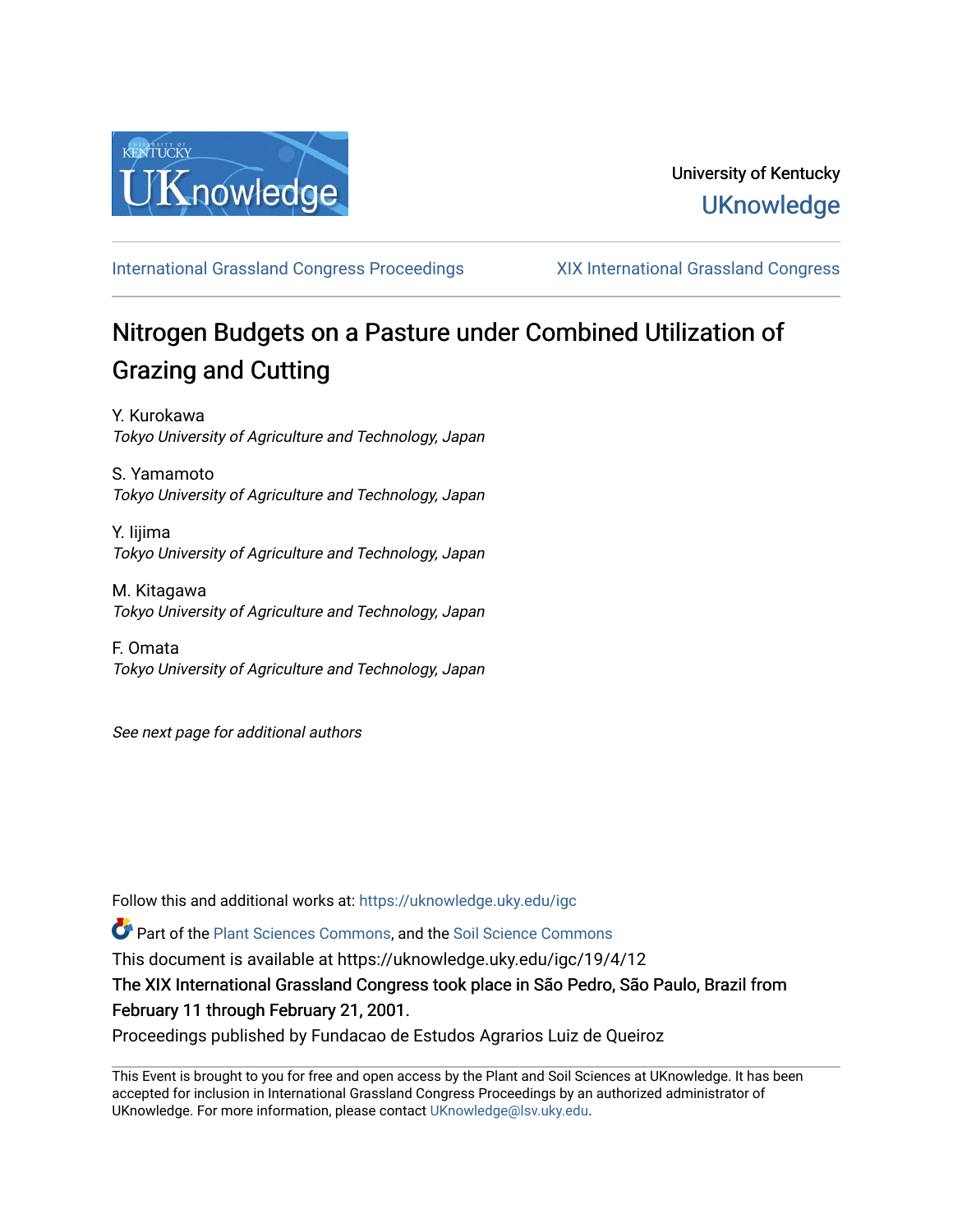### Presenter Information

Y. Kurokawa, S. Yamamoto, Y. Iijima, M. Kitagawa, F. Omata, S. Sakamoto, H. Tanaka, S. Suzuki, and T. Shioya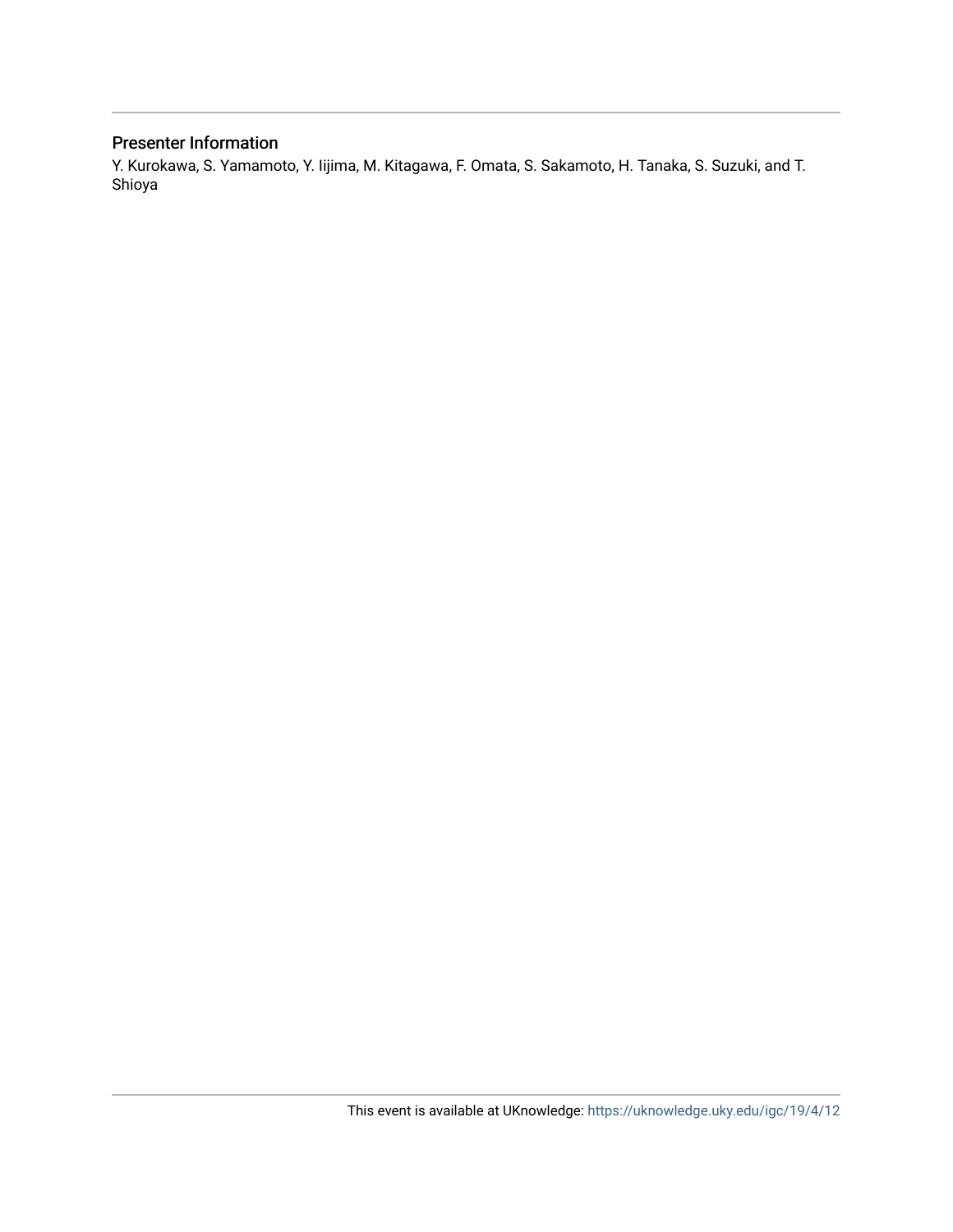## **NITROGEN BUDGETS ON A PASTURE UNDER COMBINED UTILIZATION OF GRAZING AND CUTTING.**

Y. Kurokawa, S. Yamamoto, Y. Iijima, M. Kitagawa, F. Omata, S. Sakamoto, H. Tanaka, S.

Suzuki and T. Shioya

University Farm, Tokyo University of Agriculture and Technology

Nagatake 3657-1, Tsukui, Kanagawa, 220-0204 Japan

#### **Abstract**

Nitrogen budgets on a pasture being utilized for both grazing and cutting were investigated. A pasture containing tallfescue, orchard grass and white clover was divided into two areas: initially grazed (IA, 0.41ha) and grazed after cutting for hay (BA, 0.49ha). A herd of 4-5 cattle (heifers or steers of Japanese Black or Holstein) grazed at IA from 22 Apr. to 2 Jul. and grazed at both IA and BA from 3 Jul. to 21 Oct. 1999. The amount of N grazed from IA was 3 times higher than the sum of N of grazed herbage and harvested hay from BA. The amount of N inflow to soil as fertilizer or animal excreta seemed to relate to the difference in herbage production between IA and BA. The value of N surplus for the whole pasture was very similar to the value of the difference between inflow to soil and the sum of grazed herbage and harvested hay. N surplus in the pasture seemed to relate closely to soil N balance.

**Keywords:** combined system, cutting, grazing, soil, nitrogen budget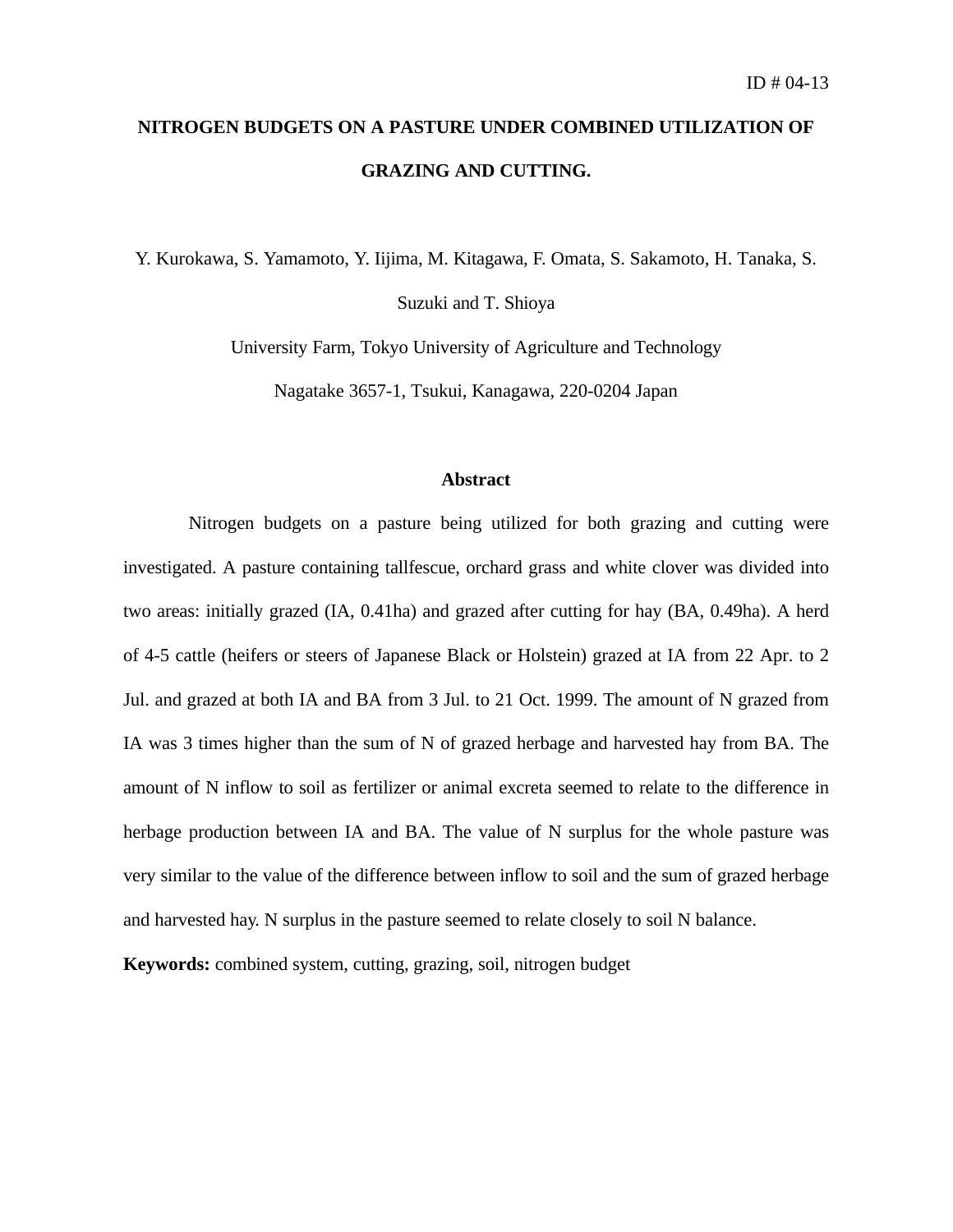#### **Introduction**

It has been reported that intensive animal production systems based on high nutrient input have the possibility of high nutrient emission through  $NH<sub>3</sub>$  volatilization or  $NO<sub>3</sub>$  leaching (Aarts *et al*., 1992). To solve this problem, the relationships among nutrient input, animal production and nutrient emission should be clarified; and with more efficient nutrient management, systems producing sufficiently should be constructed.

A grazed pasture is considered to be an efficient nutrient management system because of the direct return of nutrients through animal excreta. In Japan, especially in mountainous areas, utilization of land as grazed pasture is coming to have a better reputation. High animal performances in pastures used as combined systems of grazing and cutting are reported (Illius *et al*., 1987; Kobayasi *et al*. 1989). The aim of the present study is to clarify the nitrogen budget within grasslands used for such a combined system.

#### **Materials and Methods**

The pasture where we conducted the present investigation is located at the Farm of Tokyo University of Agric. & Tech. in a mountainous area of Tukui, Kanagawa. A gently sloping pasture containing tallfescue, orchard grass and white clover was established in the autumn of 1996. A pasture was divided into two areas: an Initial area (IA, 0.41 ha) and a Buffer area (BA, 0.49 ha). From 22 Apr. to 2 July 1999, a herd of cattle grazed only at IA, and from 3 July to 21 Oct., the herd grazed at both IA and BA. Herbage of BA was cut 28 May and harvested as hay. Chemical fertilizer of ammonium sulfate was top dressed at the rate of 69 kgN/ha only on BA on 3 Jun. The herd consisted of 4-5 heads of Japanese Black or Holstein heifers or steers. Body weight at 22 Apr. was in the range of 166-232 kg/head. Concentrated feed (0-1.5 kg/head/day) and alfalfa hay cube (1 kg/head/day) were fed to each cattle as supplements.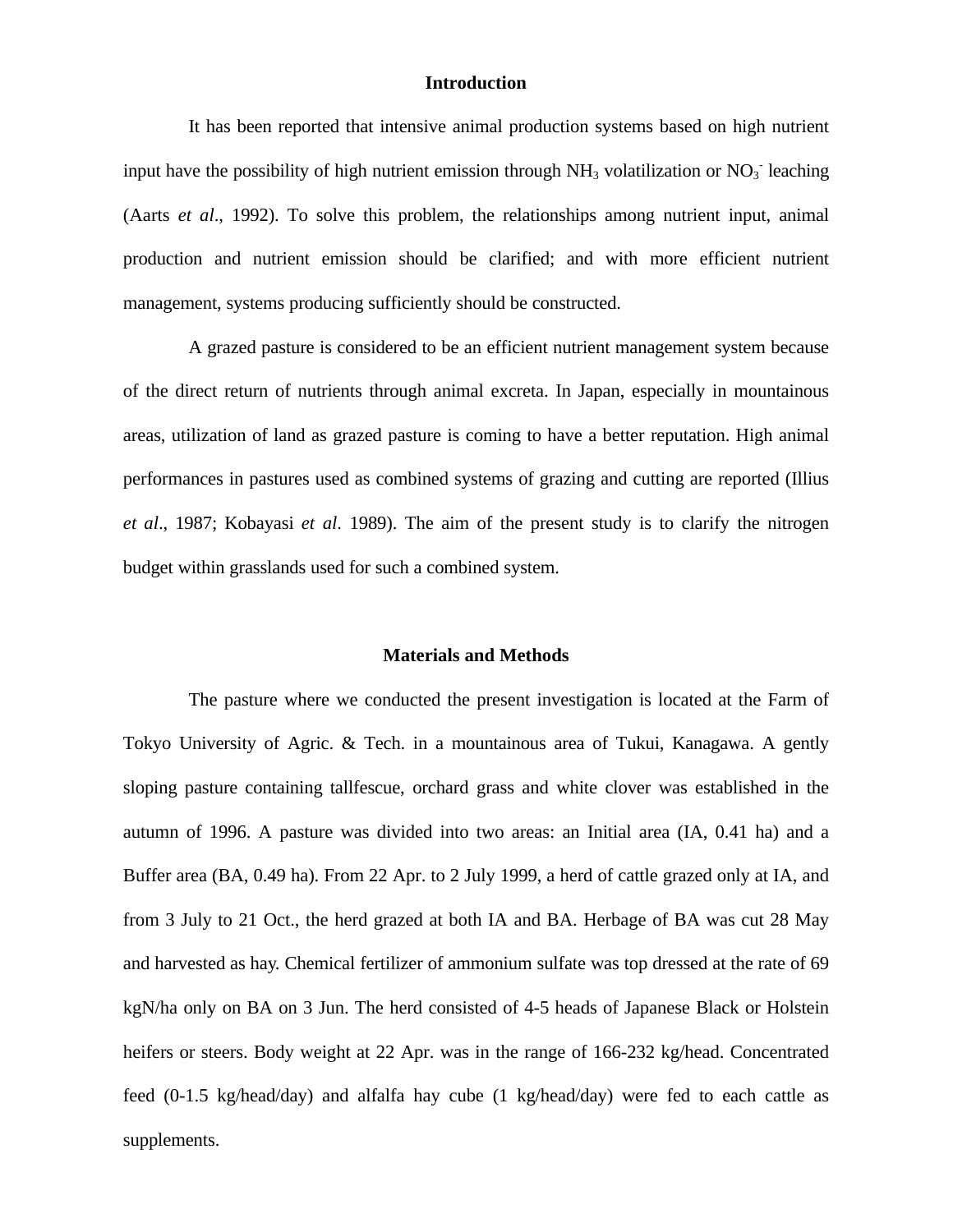The investigation of the amount of herbage mass 5 cm above ground by cutting method and the measurement of cattle body weight was conducted every 2 or 3 weeks. Consumed herbage by grazing cattle was estimated by the equation of Linehan *et al*. (1947). The total nitrogen content in pasture plants and harvested hay was analyzed using an NC analyzer (Sumitomo Chemical SUMIGRAPH NC-80AUTO) by a dry combustion method. On the basis of these investigations, the amounts of nitrogen consumed, digested, excreted and retained by grazing cattle were calculated using the methods or values of the Japanese Feeding Standard for Beef Cattle (1995).

#### **Results and Discussion**

Herbage consumption by the cattle changed in the range of 81.2-168.5 kgDM/ha/day on IA during 22 Apr-2 Jul., and in the range of 10.9-135.9 and 1.0-80.5 kgDM/ha/day during 3 Jul.-21 Oct. on IA and BA, respectively. Except for the period during 3-15 Jul., more herbage at IA was consumed than at BA. The average daily gain of the cattle changed in the range of 0.39-0.80 kg/head/day seasonally. The average daily gain throughout the period of the investigation was 0.58 kg/head/day. The yield of harvested hay was 5465 kgDM/ha. The N mass of pasture plants 5 cm above ground was in the range of 25.3-45.6 kgN/ha at IA and 21.3-34.4 kgN/ha at BA. At the time when BA became available to cattle, N mass at BA was more than that at IA. However, after the middle of July, N mass at IA continued to be more than that at BA. The proportion of white clover in total herbage on a dry weight basis was in the range of 3.4-13.4% at IA and less than 0.3% at BA.The N mass of pasture plants 5 cm above ground was in the range of 25.3-45.6 kgN/ha at IA and 21.3-34.4 kgN/ha at BA. At the time when BA became available to cattle, N mass at BA was more than that at IA. However, after the middle of July, N mass at IA continued to be more than that at BA. The proportion of white clover in total herbage on a dry weight basis was in the range of 3.4-13.4% at IA and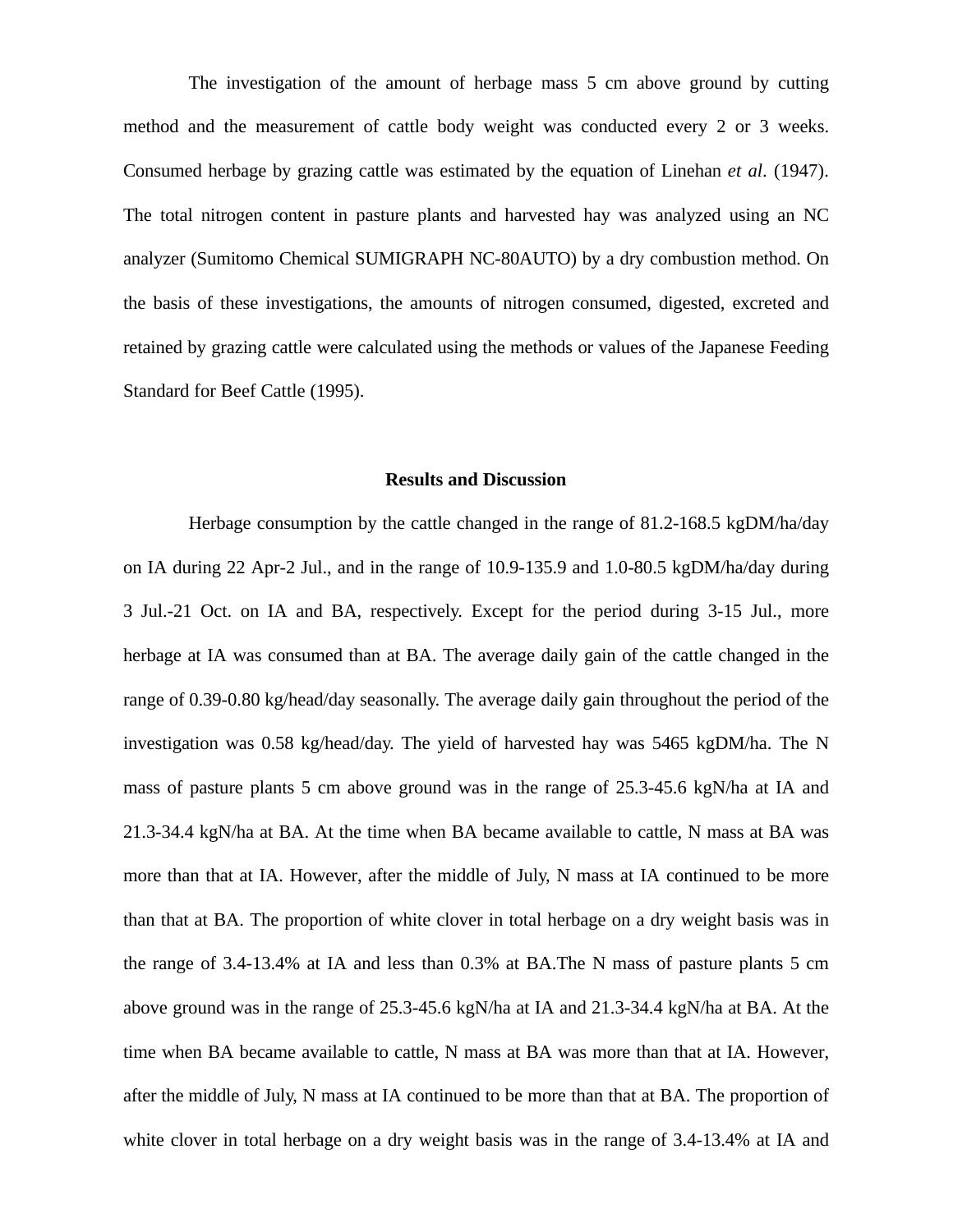less than 0.3% at BA.Table 1 shows the nitrogen budgets of IA, BA and the whole pasture bases. During both 22 Apr.-2 Jul. and 3 Jul-21 Oct., the N amount of herbage grazed from IA was 3 times higher than that of herbage removed (grazed or harvested as hay) from BA. This indicates that the herbage growth rate in N basis at IA was higher than that at BA. The amount of herbage production seems to relate to N inflow (feces and urine excreted by cattle and fertilizer applied) to soil at each area during each period. This suggests that higher N inflow to soil was the one of the causes of higher herbage production at IA.The difference between the N amounts of removed herbage and inflow to soil was estimated to be nearly 40 kgN/ha at each area. Therefore, the difference in the accumulation of N in the soil between IA and BA may have been small, though the same management as that in the present study had been continued from 1997. For more detailed study, soil N contents in several forms, for example soil N biomass content, should be investigated. In terms of the whole pasture, the difference between input to the whole pasture and output from it was also nearly 40 kgN/ha. This suggests that N surplus (Aarts *et al*., 1992) in this combined system was closely related to soil N balance.

#### **References**

**Aarts, H. F. M., E. E. Biewinga and H. van Keulen** (1992). Dairy farming systems based on efficient nutrient management. Netherlands Journal of Agricultural Science **40**: 285-299.

Agriculture, Forestry and Fisheries Research Council Secretariat, MAFF (1995). Japanese Feeding Standard for Beef Cattle, Central Association of Livestock Industry, Tokyo

**Illius, A. W., B. G. Lowman and E. A. Hunter** (1987). Control of sward conditions and apparent utilization of energy in the buffer grazing system. Grass and Forage Science **42**: 283- 295.

**Kobayashi, H., K. Ochiai, S.Shioya, Y. Togamura, T. Ami, N. Harashima, K. Sato and**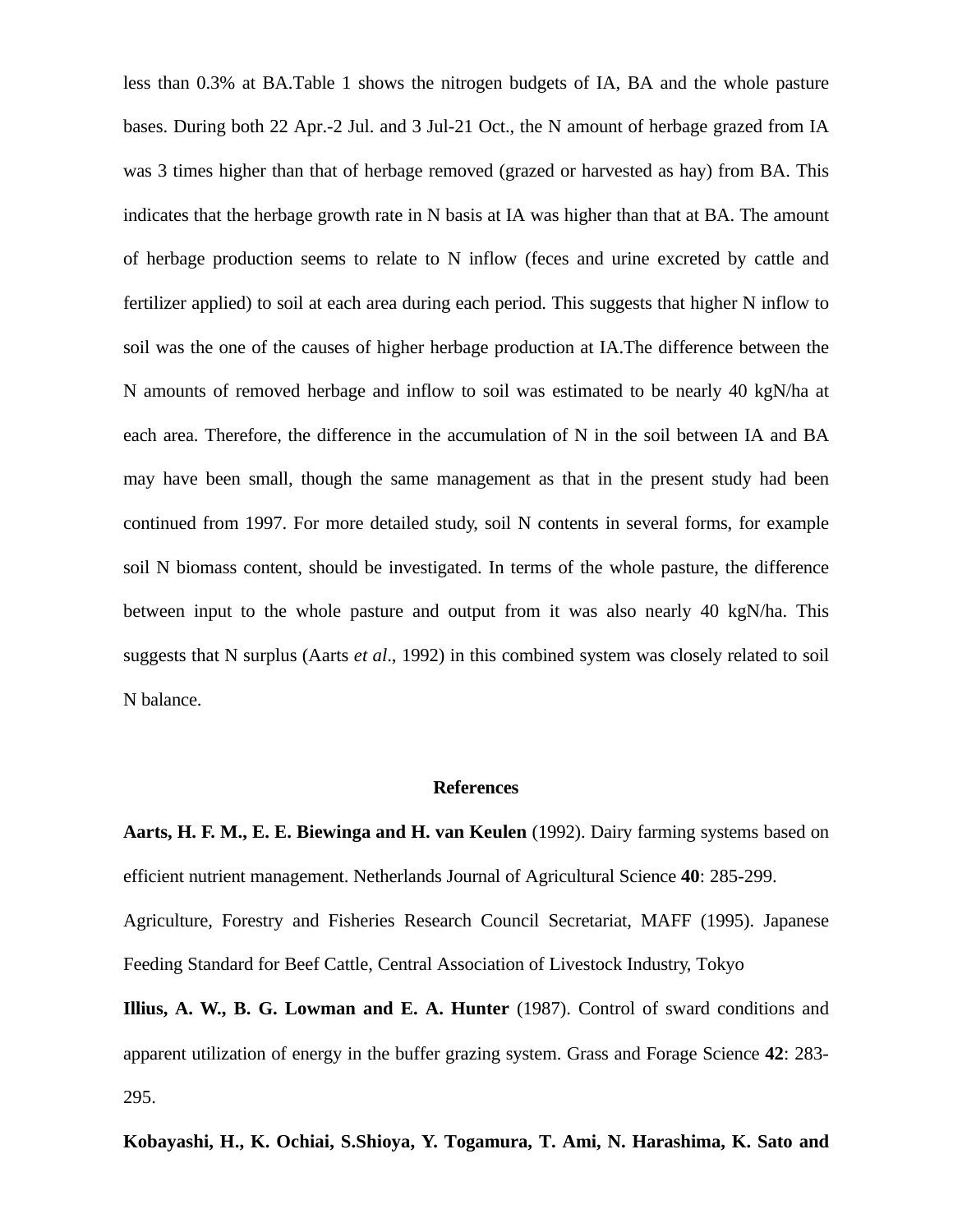**M. Nashiki** (1989). New grazing animal production system in Japan. *XVI* International Grassland Congress in Nice, France: 1139-1140.

**Linehan, P. A., J. Lowe and R. H. Stewart** (1947). The output of pasture and its measurement. Part 2. J. British. Agric. Soc*.* **2**: 145-168.